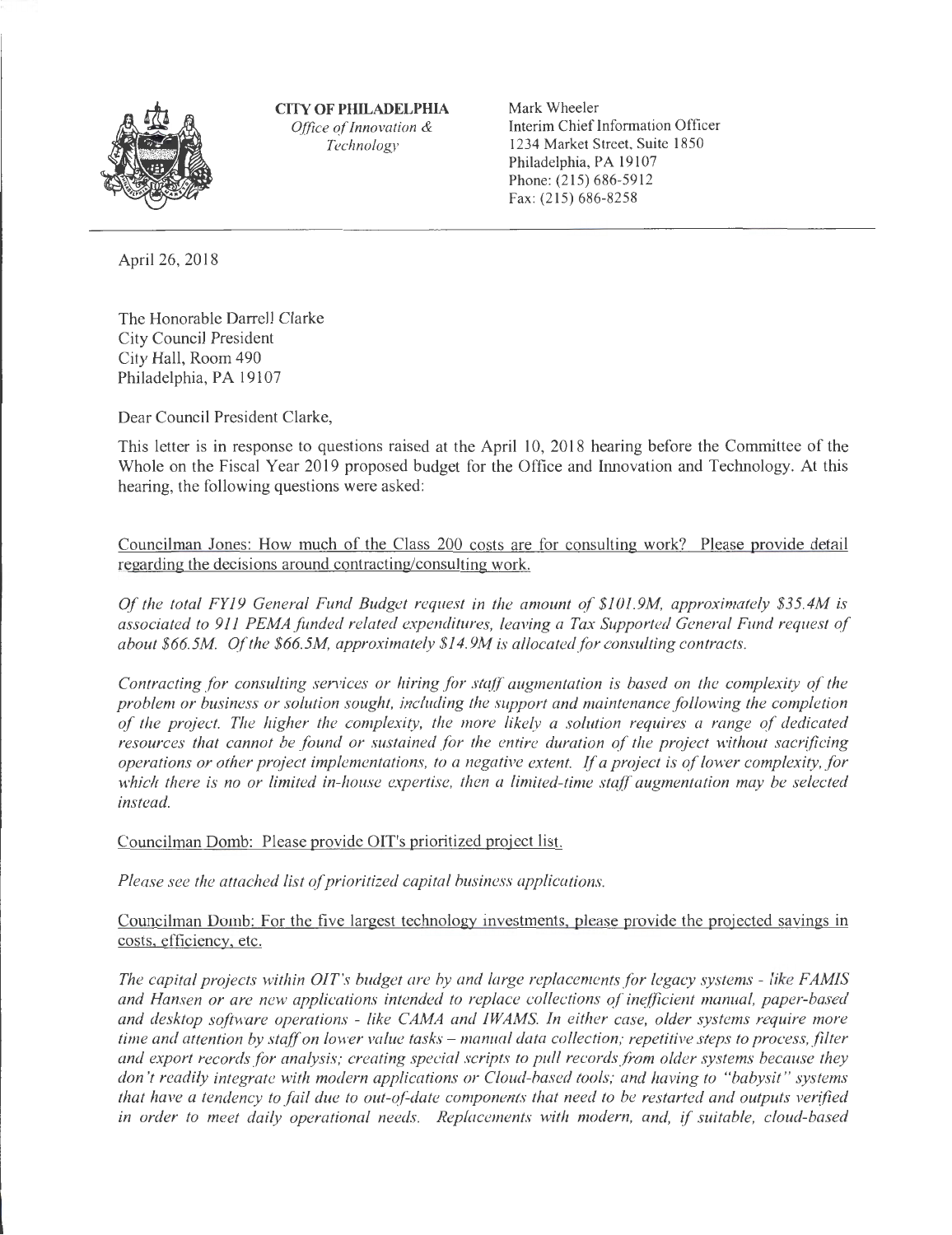*systems allow staff to focus on higher value tasks* - *analyzing data for business intelligence and informed decision making, taking on new initiatives and operations (mandated by ordinance), or simply being able to spend more time interacting and providing services to the public.* 

*One example is IW AMS* - *the integrated building asset management system used by Public Property, the Budget Office and City Planning. IW AMS replaces the need to manually track down, aggregate and assess multiple types of data about building investments, expenditures and use. With IW AMS, teams have a data warehouse and analytical tools to support capital planning and to target Public Property on proactive maintenance tasks and ultimately reduce the number of chronic deferred maintenance problems across its building portfolio.* 

*Another example is OIT's Address Iriformation Systems (AIS). Before AIS was first launched in 2016, two software engineers would have their time consumed daily by system failures of a 10-year-old land record system. The new efficiencies of AIS allowed each staff person to move on to new, fu/ltime operations needed within OIT* - *cloud system architecture and administration (needed to modernize and move systems to the Cloud) and application development proj ects like Atlas.phi/a.gov and enhancements to Philly31 l.* 

If you have any additional questions, please feel free to contact my office.

Thank you,<br>*May Ullule* 

Mark Wheeler, Interim Chief Information Officer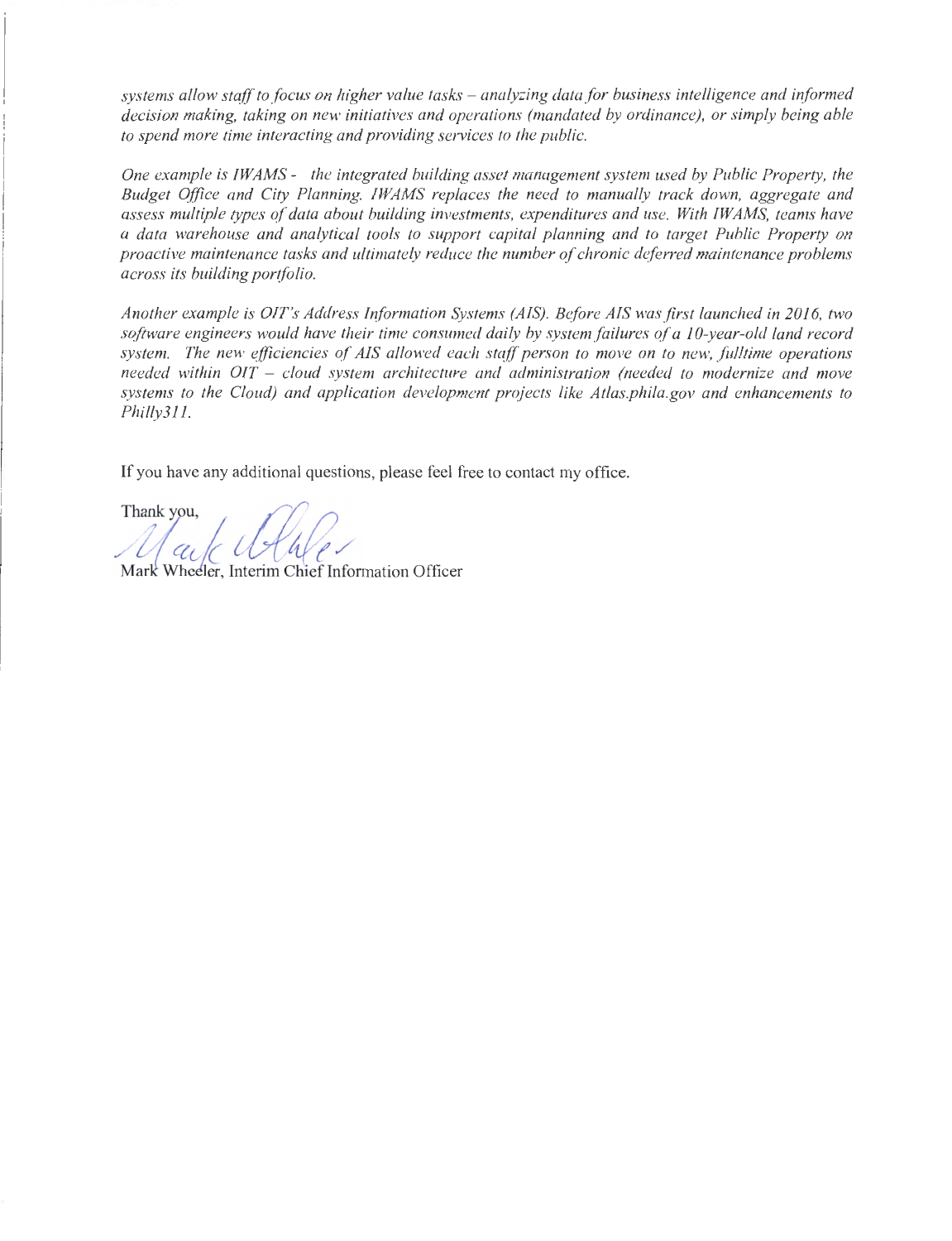| Project<br><b>Num</b> | Project                                 | Implementation -<br><b>Capital Budget</b> | Implementation -<br><b>Operating Budget</b><br>(includes planning<br>phase costs) | <b>Implementation - Total</b> | <b>Status</b>               | <b>Description</b>                                                                                                                                                                                                                                                | <b>Reason for Contracting With Vendor</b>                  |
|-----------------------|-----------------------------------------|-------------------------------------------|-----------------------------------------------------------------------------------|-------------------------------|-----------------------------|-------------------------------------------------------------------------------------------------------------------------------------------------------------------------------------------------------------------------------------------------------------------|------------------------------------------------------------|
|                       | Large Business Applications - Over \$1m |                                           |                                                                                   |                               |                             |                                                                                                                                                                                                                                                                   |                                                            |
| $\mathbf{1}$          | Cashiering                              | \$1,499,065                               | \$568,063                                                                         | \$2,067,129                   | Complete                    | A state of the art Cashiering and Remittance<br>system, which will allow for faster processing of<br>payments and forms.                                                                                                                                          | Complexity/Skillset                                        |
| $\overline{2}$        | 311 CRM                                 | \$3,815,052                               | \$280,559                                                                         | \$4,095,611                   | Complete                    | A customer relationship management (CRM)<br>solution to manage the City's 311 call center,<br>that improved internal operations processing<br>times, increased first time call resolution and<br>improved service delivery currently experienced<br>by 311 users. | Complexity/Skillset                                        |
| 3                     | Revenue Data Warehouse                  | \$4,830,098                               | \$5,019,595                                                                       | \$9,849,693                   | Complete                    | An integrated revenue data warehouse, a best<br>practice that enables the department to better<br>use and mine taxpayer information to reduce tax<br>delinguency.                                                                                                 | Complexity/Skillset                                        |
| 4                     | CAMA                                    | \$5,233,719                               | \$3,810,631                                                                       | \$9,044,350                   | Implementing                | Implementation of a single core system for mass<br>property appraisal services.                                                                                                                                                                                   | Complexity/Skillset                                        |
| 5                     | OnePhilly                               | \$22,844,448                              | \$16,771,330                                                                      | \$39,615,778                  | Implementing                | Implementation of Human Capital Management<br>system to integrate and replace multiple Payroll,<br>HR Master File, Pensions, and Benefits systems.                                                                                                                | Complexity/Skillset                                        |
| 6                     | eCLIPSE & ePlans L+I                    | \$8,324,387                               | \$3,129,643                                                                       | \$11,454,031                  | Implementing                | Replacement of core business application for<br>Trade Licensing, Business Licensing, Permitting<br>and Code Enforcement services.                                                                                                                                 | Complexity/Skillset                                        |
| $\overline{7}$        | IJMS (Lock & Track Replacement)         | \$8,537,987                               | \$1,459,654                                                                       | \$9,997,641                   | Implementing                | Replacement of core system used to mange<br>inmate population and all supporting services.                                                                                                                                                                        | Complexity/Skillset                                        |
| 8                     | Phila.gov Redesign                      | \$1,000,000                               | \$85,000                                                                          | \$1,085,000                   | Implementing                | Replacement of phila.gov on new cloud-based<br>platform.                                                                                                                                                                                                          | No vendor required. OIT has In-<br>house Capacity/Skillset |
| 9                     | Criminal History Replacement            | \$2,728,500                               | \$0                                                                               | \$2,728,500                   | Contracting                 | Replacement of key system used to house<br>information on offender.                                                                                                                                                                                               | Complexity/Skillset                                        |
| 10                    | <b>Identity Access Management</b>       | \$939,456                                 | \$132,681                                                                         | \$1,072,137                   | Pending vendor<br>selection | mplementation of system to improve security<br>and enhance IT systems access and account<br>management.                                                                                                                                                           | Complexity/Skillset                                        |
| 11                    | <b>PARS Replacement</b>                 | TBD                                       | TBD                                                                               | TBD                           | Planning                    | Replacement of core system used to automates<br>the processing of information from police arrests<br>thru to arraignment.                                                                                                                                         | Complexity/Skillset                                        |
| 12                    | Personnel Accountability System         | TBD                                       | TBD                                                                               | TBD                           | Planning                    | Implementation of new system to track first<br>responders on site at incidents.                                                                                                                                                                                   | TBD                                                        |
| 13                    | <b>TIPS Replacement</b>                 | TBD                                       | TBD                                                                               | TBD                           | Planning                    | Replacement of core system used to track<br>account and balance information for City<br>taxpayers.                                                                                                                                                                | Complexity/Skillset                                        |
| 14                    | Capital Project Management System       | TBD                                       | TBD                                                                               | TBD                           | Planning                    | Implementation of new system to centrally track<br>project plans and budgets.                                                                                                                                                                                     | Complexity/Skillset                                        |
| 15                    | Replace ADPICS                          | TBD                                       | TBD                                                                               | TBD                           | Planning                    | Replacement of central system for contract<br>management, invoicing, and PO execution.                                                                                                                                                                            | Complexity/Skillset                                        |
| 16                    | <b>ACIS</b>                             | TBD                                       | TBD                                                                               | <b>TBD</b>                    | Planning                    | Replacement of core system used to track and<br>manage professional services contracts                                                                                                                                                                            | Complexity/Skillset                                        |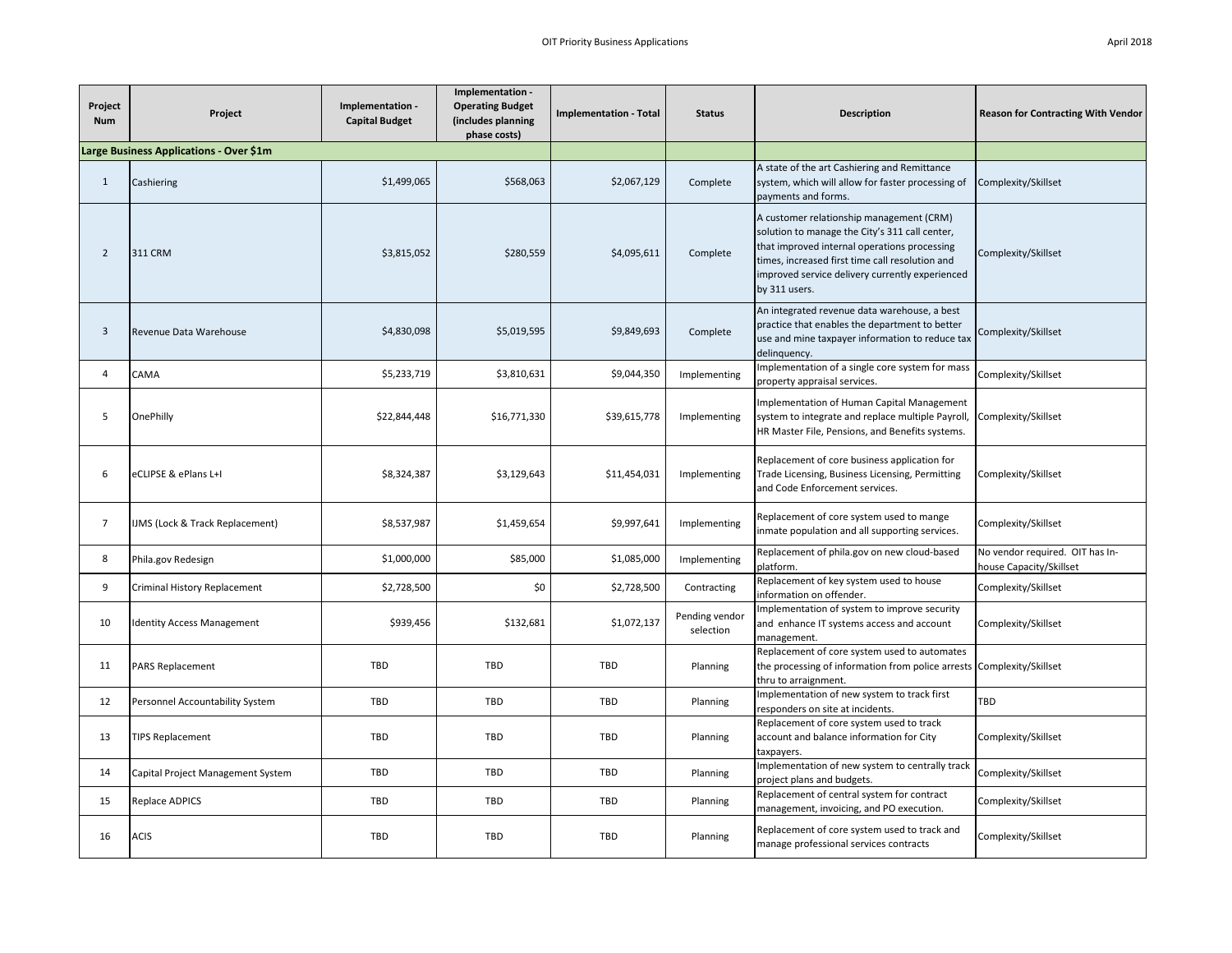| April 2018 |  |
|------------|--|
|            |  |

| Project<br><b>Num</b> | Project                                                  | Implementation -<br><b>Capital Budget</b> | Implementation -<br><b>Operating Budget</b><br>(includes planning<br>phase costs) | <b>Implementation - Total</b> | <b>Status</b> | <b>Description</b>                                                                                                                                                                                                                                   | <b>Reason for Contracting With Vendor</b> |
|-----------------------|----------------------------------------------------------|-------------------------------------------|-----------------------------------------------------------------------------------|-------------------------------|---------------|------------------------------------------------------------------------------------------------------------------------------------------------------------------------------------------------------------------------------------------------------|-------------------------------------------|
| 17                    | <b>FAMIS Replacement</b>                                 | TBD                                       | TBD                                                                               | TBD                           | Planning      | Replacement of the City's general ledger system.                                                                                                                                                                                                     | Complexity/Skillset                       |
| 18                    | Right-of-Way (ROW) Management System                     | TBD                                       | TBD                                                                               | TBD                           | Programmed    | Replacement of the existing Street Closure and<br>Costing System to streamline the street opening<br>and closure process and integrate with the<br>department's enforcement and code violation<br>notification systems.                              | TBD                                       |
| 19                    | <b>Fire Automated Scheduling</b>                         | TBD                                       | TBD                                                                               | TBD                           | Programmed    | New system to forecast and schedule Fire<br>employees.                                                                                                                                                                                               | Complexity/Skillset                       |
| 20                    | <b>BEAST Upgrade</b>                                     | TBD                                       | TBD                                                                               | TBD                           | Programmed    | Upgrade of core forensic evidence tracking<br>system.                                                                                                                                                                                                | Currently vendor supported                |
| 21                    | Data Aggregation Searching and Analytics                 | TBD                                       | TBD                                                                               | TBD                           | Programmed    | New system to aggregate and enable better<br>intelligence for public safety data.                                                                                                                                                                    | Complexity/Skillset                       |
|                       | Small Business Apps - Under \$1m, mostly under \$250,000 |                                           |                                                                                   |                               |               |                                                                                                                                                                                                                                                      |                                           |
| 22                    | <b>Accident Reporting System</b>                         | \$165,224                                 | \$75,740                                                                          | \$240,963                     | Complete      | Software upgrade for the Police Department's<br>Enterprise Content Management (ECM) system<br>used primarily for its Accident Reporting<br>requirements.                                                                                             | Capacity                                  |
| 23                    | Debt Manager                                             | \$145,000                                 | \$108,920                                                                         | \$253,920                     | Complete      | A debt management system that substantially<br>improved analytical capabilities and mitigating<br>risk.                                                                                                                                              | Capacity                                  |
| 24                    | Board of Ethics Lobbying Software                        | \$108,893                                 | \$88,336                                                                          | \$197,229                     | Complete      | Application to meet online lobbying registration<br>and filing requirements of the Ethics Code<br>creating more transparency for both lobbyist and<br>stakeholders.                                                                                  | Capacity                                  |
| 25                    | eGov Revenue Portal                                      | \$654,000                                 | \$0                                                                               | \$654,000                     | Complete      | Modernize eFile service to improve website<br>performance, enable cross browser<br>compatibility, and integrate with core tax<br>payment system, TIPS. The efile service allows<br>filers to file taxes and related information via the<br>intranet. | Capacity                                  |
| 26                    | <b>OFM Asset Management</b>                              | \$500,000                                 | \$1,218,735                                                                       | \$1,718,735                   | Complete      | A system to track information on the life-cycle of<br>all vehicles, manage parts inventory, and track<br>work orders. This system will enable the<br>department improve reporting and data analysis.                                                 | Complexity/Skillset                       |
| 27                    | <b>GPIS</b>                                              | \$469,175                                 | \$146,753                                                                         | \$615,928                     | Complete      | A solution to manage and coordinate street<br>opening permits, which allow companies to<br>excavate city streets, and paving work in the<br>public right of way.                                                                                     | Capacity                                  |
| 28                    | <b>IWAMS</b>                                             | \$598,275                                 | \$207,692                                                                         | \$805,967                     | Complete      | New system to aggregate building operating and<br>management costs and work order data by city<br>facilities.                                                                                                                                        | Complexity/Skillset                       |
| 29                    | eProcurement                                             | \$1,316,096                               | \$657,482                                                                         | \$1,973,578                   | Complete      | An eProcurement solution to modernize the<br>technology and processes used to support the<br>City's procurement of (non-professional)<br>Services, Supplies and Equipment, Public Works<br>and Concessions.                                          | Complexity/Skillset                       |